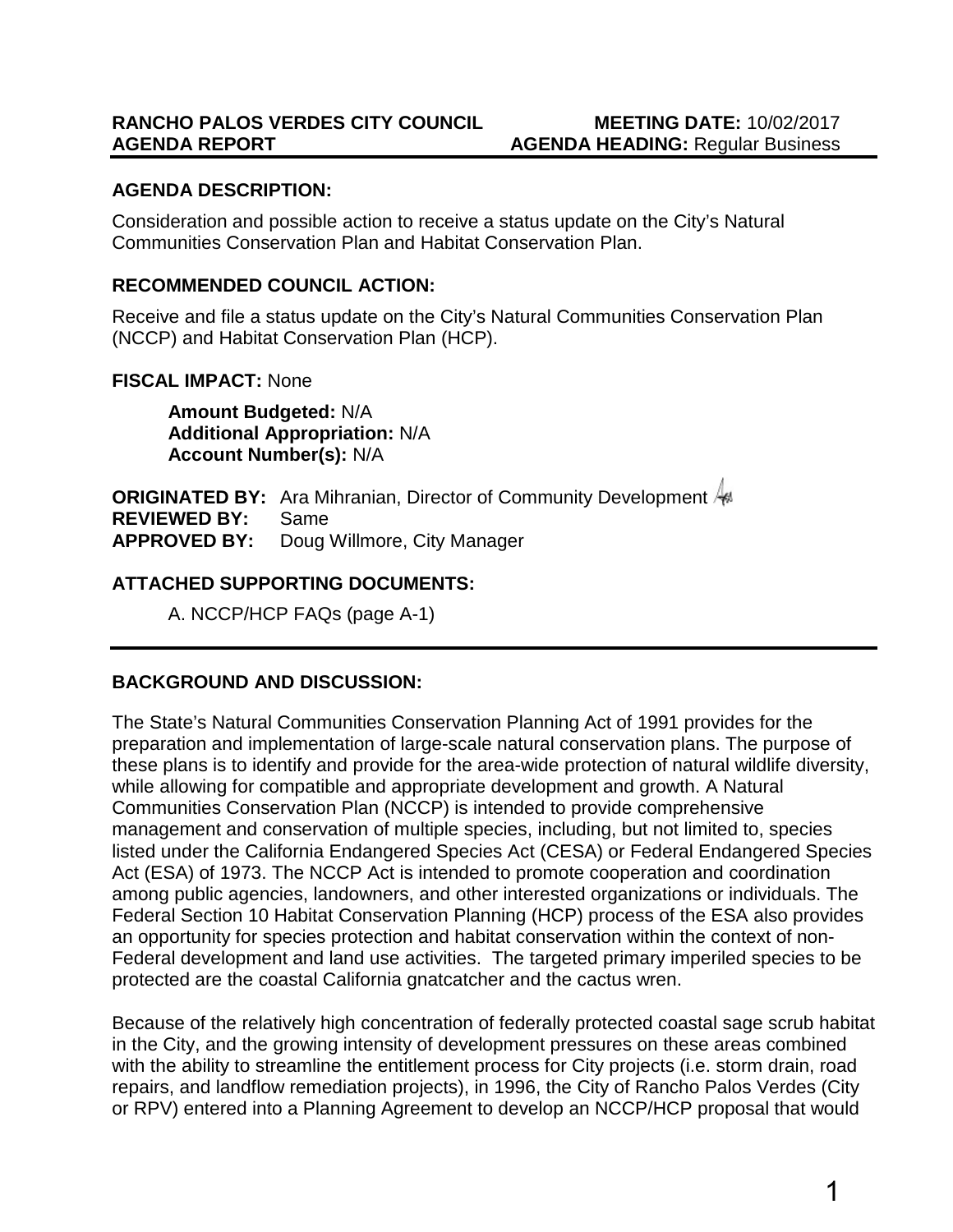encompass the entire City with the California Department of Fish and Wildlife (CDFW) and the U.S. Fish and Wildlife Service (USFWS), hereafter collectively referred to as the "Wildlife Agencies." An important objective of the NCCP/HCP is for the City of Rancho Palos Verdes to obtain State and Federal Permits from the Wildlife Agencies for Covered Activities which include City and private projects.

Although the NCCP subregion includes the entire Palos Verdes Peninsula (Peninsula), the City of Rancho Palos Verdes was the only jurisdiction in the subregion to enter into a NCCP planning agreement with the Wildlife Agencies. The remaining Peninsula cities were encouraged to formally participate in the Peninsula NCCP process but chose not to participate. Thus the subregion, or Plan Area, is now functionally synonymous with the City boundaries.

The Plan Area, although relatively small in area as compared to other NCCP subareas in Southern California, is unique in that it contains healthy concentrations of coastal sage scrub habitat (approximately 1,000 acres) and a number of coastal sage scrub species which are not found in other Southern California coastal sage scrub communities.

From 1996 through 1999, the City hosted monthly meetings of an NCCP planning group, made up of major landowner, local government, state and federal agency, and environmental organization representatives, to help guide the subarea NCCP. With guidance and input from the Working Group, the City completed Phase I of the Palos Verdes Peninsula NCCP in 1999. The primary focus of the Phase I effort was to map existing vegetation communities, along with sensitive species distributions and their potential habitat. The City then began Phase II of the NCCP, which involved using the Phase I information to develop preliminary alternative preserve designs.

Three preserve design alternatives were presented to the City Council on December 5, 2000, and March 6, 2001. At that time, the Council authorized Staff to proceed with a biological and economic analysis of the three draft alternatives in order to identify the City's preferred alternative preserve design. However, as a result of the City's efforts to purchase almost 800 acres of privately held open space in the Portuguese Bend portion of the City, the City's preferred preserve alternative (Alternative C) was amended to reflect the proposed land open space acquisition deal, as well as the City Council decision to not include the City's Upper Pt. Vicente property as part of the Terranea project (previously referred to as the Long Point Resort project). The revised Alternative C map was accepted by the City Council on June 12, 2002, and was the Alternative used to complete the draft NCCP Plan.

On August 30, 2004, the City Council adopted the Draft NCCP, certified the related Environmental Impact Report (EIR), which pursuant to the California Environmental Quality Act (CEQA) analyzes the environmental impacts of implementing the Subarea Plan; and approved the draft Implementing Agreement, which sets the legal responsibilities of all the involved parties (City, PVPLC, State and Federal government) for implementing the Subarea Plan.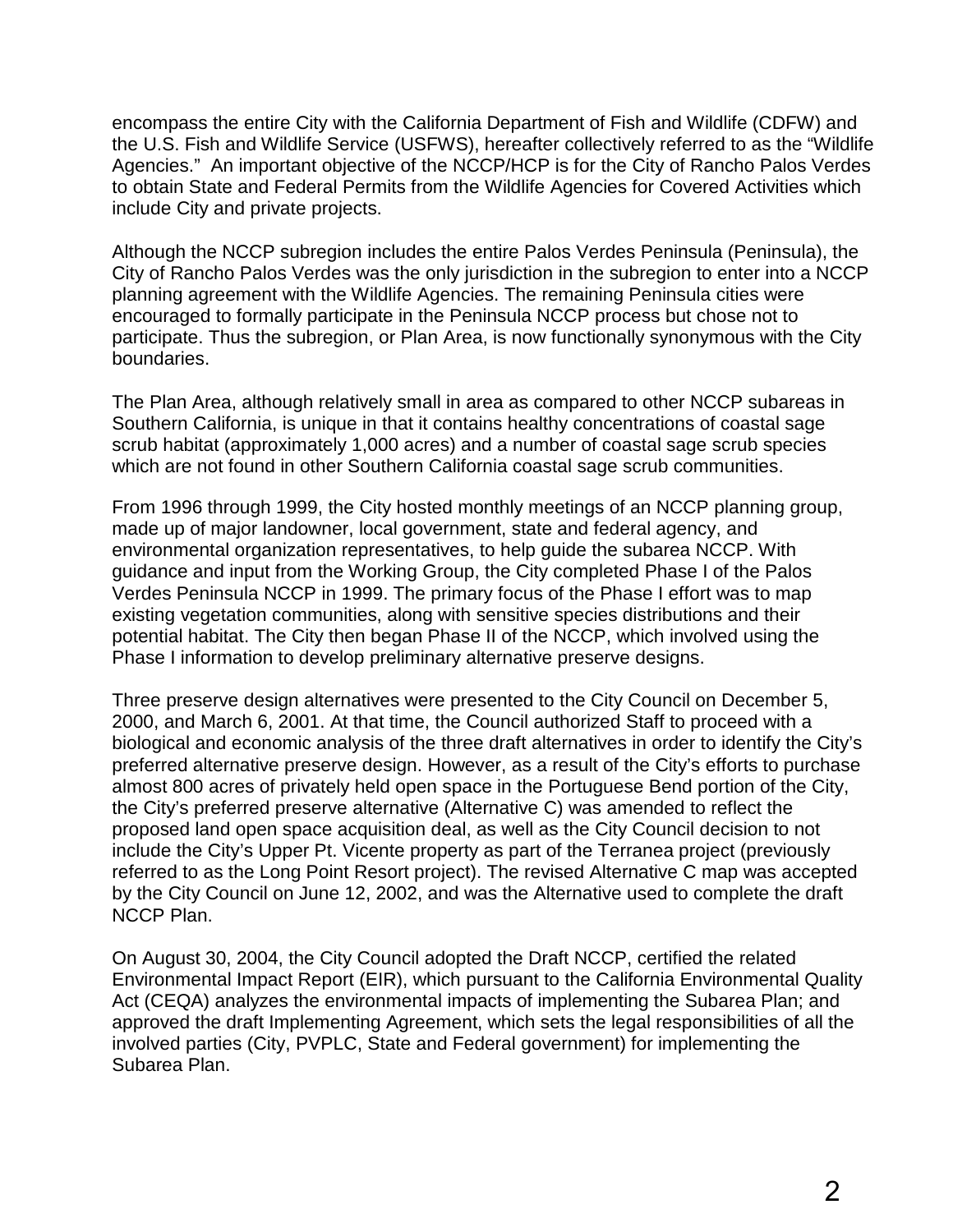Since 2004, the City has been working with the Wildlife Agencies and the PVPLC to finalize the NCCP/HCP for final consideration by the City Council. One of the primary reasons for the delay in finalizing the NCCP/HCP is because the configuration of the Preserve has changed on more than one occasion by adding newly acquired property (Malaga Canyon) and removing/realigning property (archery range and the Active Recreation Area formerly known as Gateway Park) from the Preserve. During this time, the City has been operating assuming the completion of the NCCP/HCP, and has spent a considerable amount of time completing various components required by the NCCP/HCP, as described below (these documents were provided to the Council on September 19th and are available on the City's website at: [http://www.rpvca.gov/490/Palos-Verdes-Nature-Preserve-NCCP-PUMP-H\)](http://www.rpvca.gov/490/Palos-Verdes-Nature-Preserve-NCCP-PUMP-H).

# **Natural Communities Conservation Plan**

The NCCP provides the following:

- A description of the purpose and need for the Plan
	- o For the City to obtain State and Federal permits from the Wildlife Agencies for Covered Activities, which include City and private projects
	- o To maximize benefits to wildlife and vegetated lands while accommodating appropriate economic development
	- o An overview of the regulatory framework existing with the State and Federal government (regardless of Plan adoption)
- The proposed Preserve design
	- o Describes the City's preferred Preserve design
- A description of the covered projects and activities
	- o Describes the 17 covered City projects and activities and five private projects
	- $\circ$  Describes the habitat avoidance and minimization measures for the covered projects and activities
- The local plan review and approval process
	- o Describes the City implementation of the Plan
	- o Describes process for amendments
	- o Discusses changed and unforeseen circumstances
- Biological objectives and methodology
	- $\circ$  The overall objective of the NCCP/HCP is to ensure that the biological values of natural resources where land is preserve are maintained over time. This section explains the wildlife species survey methodologies, plant species monitoring methodologies, habitat restoration objectives and invasive plant removal programs.
- Funding and financing of NCCP/HCP
	- o Discusses the anticipated costs and the funding commitments that have been made
- Preserve Management and Reporting
	- o Describes the various reports required and their associated schedules

The following is a summary of some of the documents required by the NCCP/HCP that are also Appendices to the document.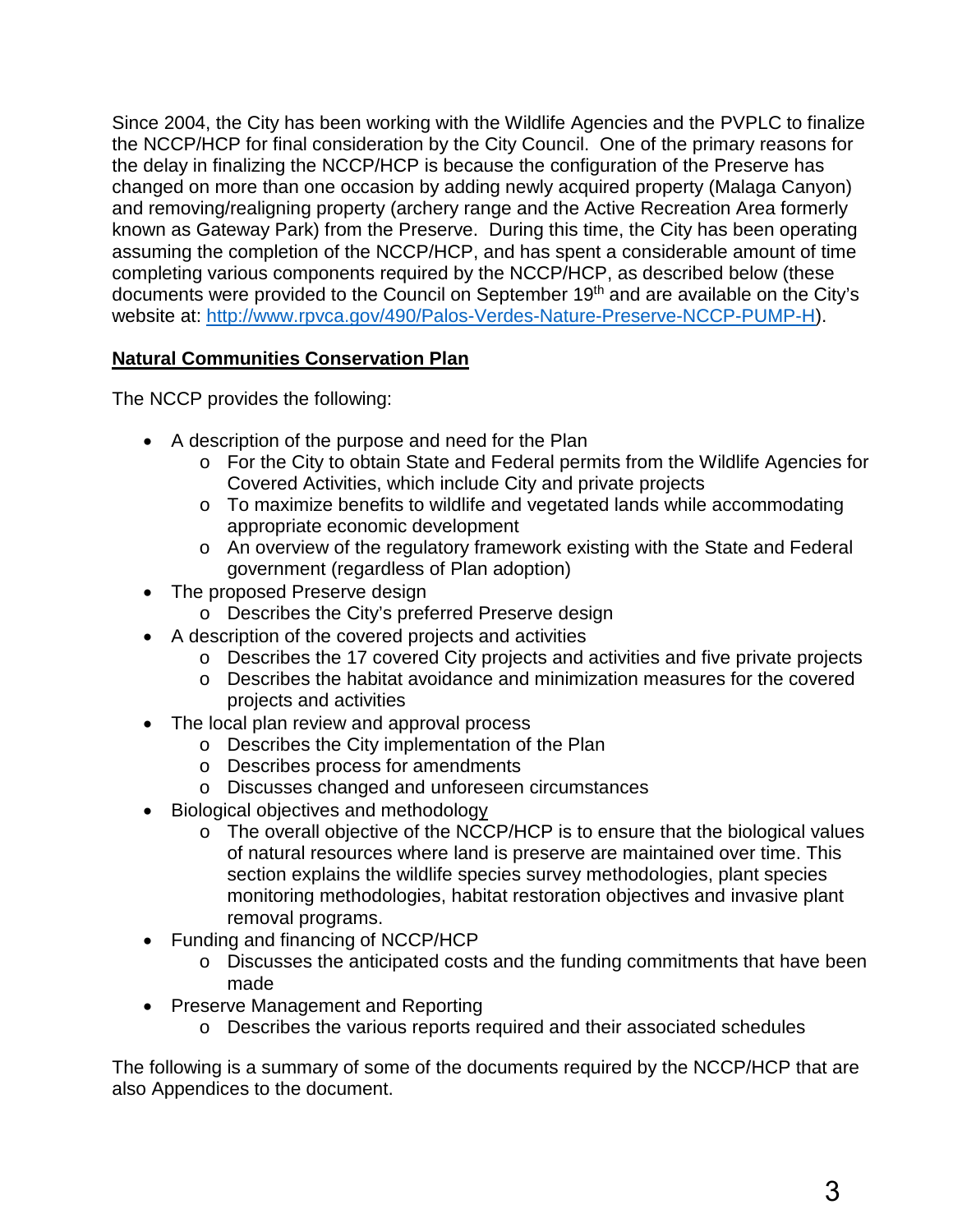## **Management Agreement**

This is a document that describes the working relationship for roles and responsibilities between the City and the PVPLC as related to the habitat management required by the NCCP/HCP. The PVPLC is responsible with completing specific habitat management and monitoring tasks within the entire Preserve to the satisfaction of the City, as well as State and Federal wildlife agencies. The Agreement also describes the responsibilities held by the City. The Management Agreement was approved by the City Council in November 2011. There was also an update provided to the City Council on April 14, 2014. The major responsibilities for each entity is summarized below:

## PVPLC Areas of Responsibility

- Habitat restoration (5 acres every year), habitat enhancement (invasive plant removal) and habitat monitoring (annual reports)
- Maintenance of unimproved trails and trail signage on an as needed basis
- Fuel modification for fire prevention purposes on PVPLC-owned lands

## City of RPV Areas of Responsibility

- Waste management on as-needed basis
- Public safety (Ranger patrols) and City signage maintenance
- Maintenance of any roads (Burma Road)
- Fuel Modification for fire prevention purposes on City-owned lands

# **Conservation Easements**

The Wildlife Agencies require a conservation easement to be recorded for the properties that are to be placed within the NCCP Preserve. In addition, the California Coastal Conservancy and State Wildlife Conservation Board, who provided funding for the Preserve properties, require that conservation easements be recorded on all open space properties purchased for conservation.

The basic purpose of a conservation easement is to permanently limit certain uses of the land in order to protect its conservation value for which the land was purchased. The conservation easements reference the NCCP and allow for covered projects and activities to take place during the permit term (50 years) in the NCCP Preserve. A conservation easement obligates the grantee of the easement to monitor the property to ensure that it is being used in accordance with the terms of the conservation easement. The grantee of the easement is also obligated to enforce the terms of the conservation easement.

The NCCP/HCP requires that the PVPLC be the owner of all conservation easements recorded for Preserve properties owned by the City and that the City be the owner of the conservation easement recorded on the sole Preserve property owned by the PVPLC. This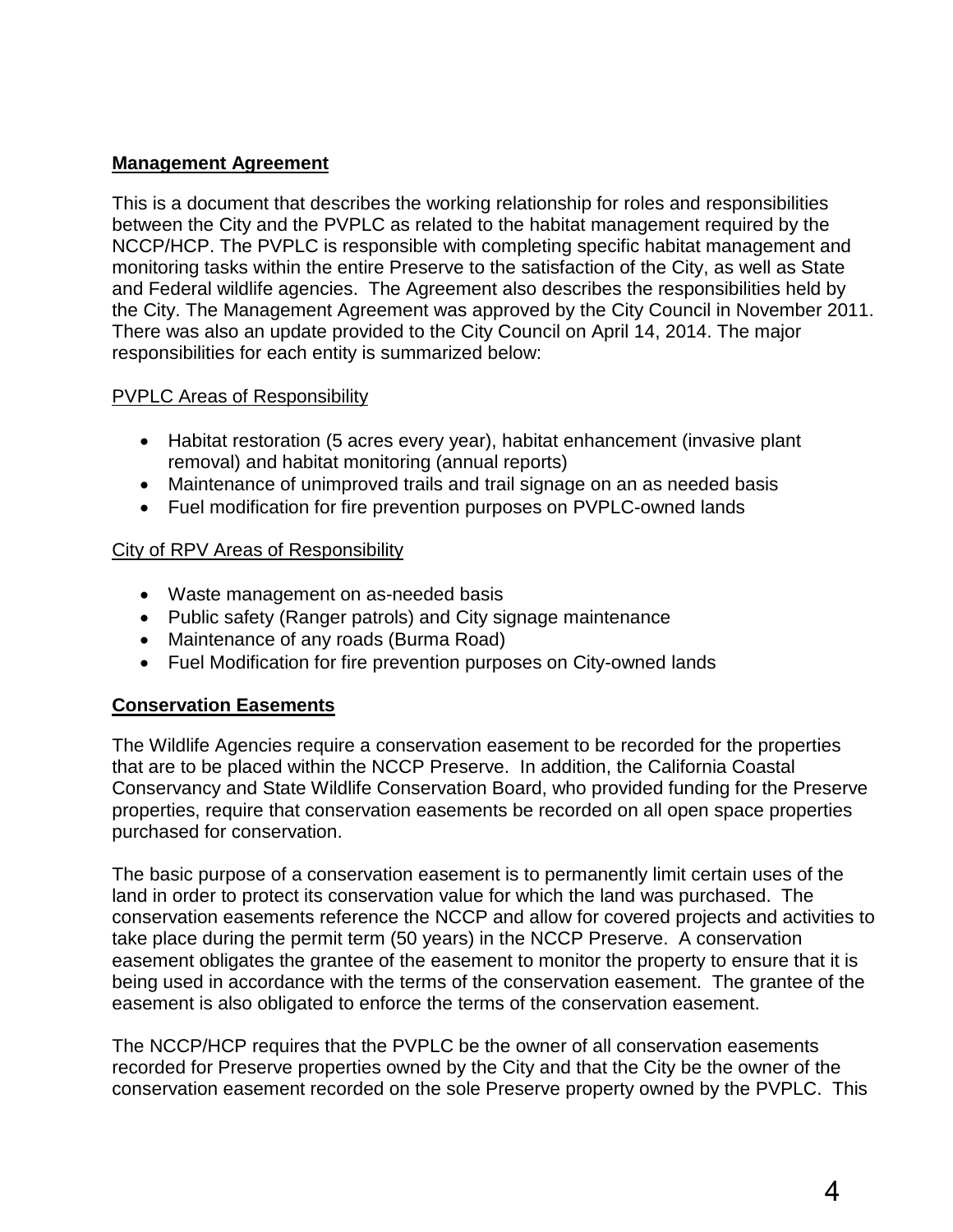is because the PVPLC is managing the City-owned properties within the Preserve on behalf of the City, has been contributing to the cost of acquiring some of the properties that have been placed in the Preserve, and has been assisting the City and the Wildlife Agencies with the development of the NCCP.

Once the NCCP is finalized and approved, the Wildlife Agencies want the same form of conservation easement in favor of the PVPLC recorded against all of the City's properties that will be enrolled into the NCCP Preserve. Although, management of the Preserve properties by the City and PVPLC has been ongoing, the Wildlife Agencies will not consider the properties as formally enrolled in the Preserve until the standard conservation easement has been recorded on each property.

On November 15, 2011, the City Council authorized the form and directed the Mayor to sign the Conservation Agreement for recordation. The Conservation Easement will be recorded against all of the City-owned properties within the Preserve and will replace conservation easements that were recorded previously against some of the properties, such as the Switchback property and Shoreline Park. A reciprocal Conservation Easement will also be recorded on the sole Preserve property owned by the PVPLC (Lunada Canyon).

# **Public Use Master Plan (PUMP)**

In order to balance the public's passive recreational needs with the protection of natural resources within the Preserve, the NCCP required the development of a Public Use Master Plan (PUMP). This document was developed and was approved by the City Council in March 2013. The PUMP document represents the culmination of an extensive public input process which included the involvement of a Council appointed 15-member PUMP Committee (plus one Ex-Officio member) and public input received at numerous public meetings, including seven City Council meetings. Between July 12, 2006 and January 30, 2008, the PUMP Committee held 32 public meetings with the bulk of the Committee's work focused on recommended trail routes and trail uses for the greater Preserve. The Committee also made recommendations to the City Council on the activities permitted to occur in the Preserve.

# **Next Steps**

# City Council Review of Final NCCP/HCP

Aside from some final wordsmith edits and clarifications, the NCCP/HCP is close to being finalized and released for the Council's consideration. Staff anticipates this occurring in Fall of this year.

## Joint CEQA and NEPA Documents

As the completion of the Final NCCP/HCP approaches, the City, with the assistance of an environmental consultant (DUDEK), is determining what level of additional environmental review is needed to adopt the Final NCCP/HCP and to prepare the necessary environmental document pursuant to CEQA. The City's environmental consultant will determine whether an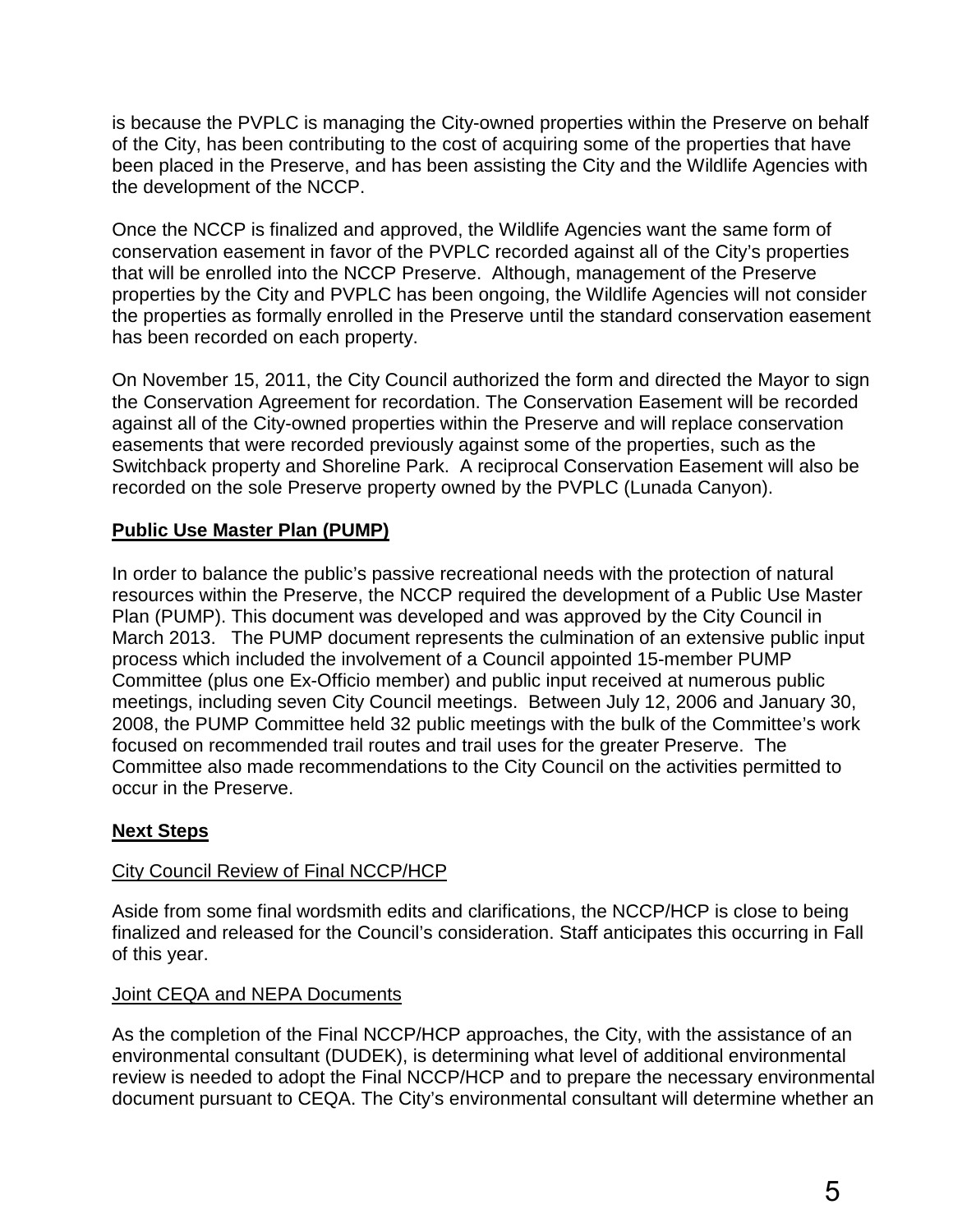Addendum or a Supplemental to the Certified EIR is needed based on the differences in estimated impacts and mitigation measures between the 2004 Draft NCCP and the Final NCCP. Based on this determination, the environmental consultant will prepare the required environmental document for circulation along with the NEPA document that has been prepared by the Department of Fish and Wildlife.

## Public Review Process

Depending on the CEQA determination for the Final NCCP/HCP, Staff anticipates on circulating for public review the Final NCCP/HCP document and the related environmental documents for a period of no less than 60-days. Public comments will be received and responded to prior to the Council's consideration of the Final NCCP/HCP at a duly noticed public hearing, which Staff anticipates occurring in Fall of this year.

## **ADDITIONAL INFORMATION:**

## Frequently Asked Questions (FAQs)

The City and the PVPLC jointly prepared the attached FAQs on the NCCP/HCP for the Council's and public's benefit.

## Portuguese Bend Landflow Remediation

Over the past year, the City Council subcommittee has been exploring methods to remediate the landflow at Portuguese Bend. As it relates to the NCCP/HCP, Section 5 identifies covered activities that are permitted to occur in the City, particularly landflow remediation projects that occur in Portuguese Bend, as part of the City's "take" permit for any potential loss of habitat. Such covered activities include, but are not limited to, the installation and maintenance of groundwater monitoring wells and GPS stations for the purpose of monitoring landslide movement, the filling of fissures, the re-contouring of slide debris, the creation and maintenance of emergency access roads, and geologic investigations involving trenching or boring performed mechanically or by hand. Where practicable, areas of temporary CSS disturbance will be promptly re-vegetated with CSS habitat after completion of abatement activities. The Plan provides details for the provision of a maximum of 17.5 acres of CSS habitat and 32.5 acres of non-native grassland for activities and projects such as dewatering well, landslide abatement measures, and drainage repair in landslide areas (Preserve and non-Preserve properties).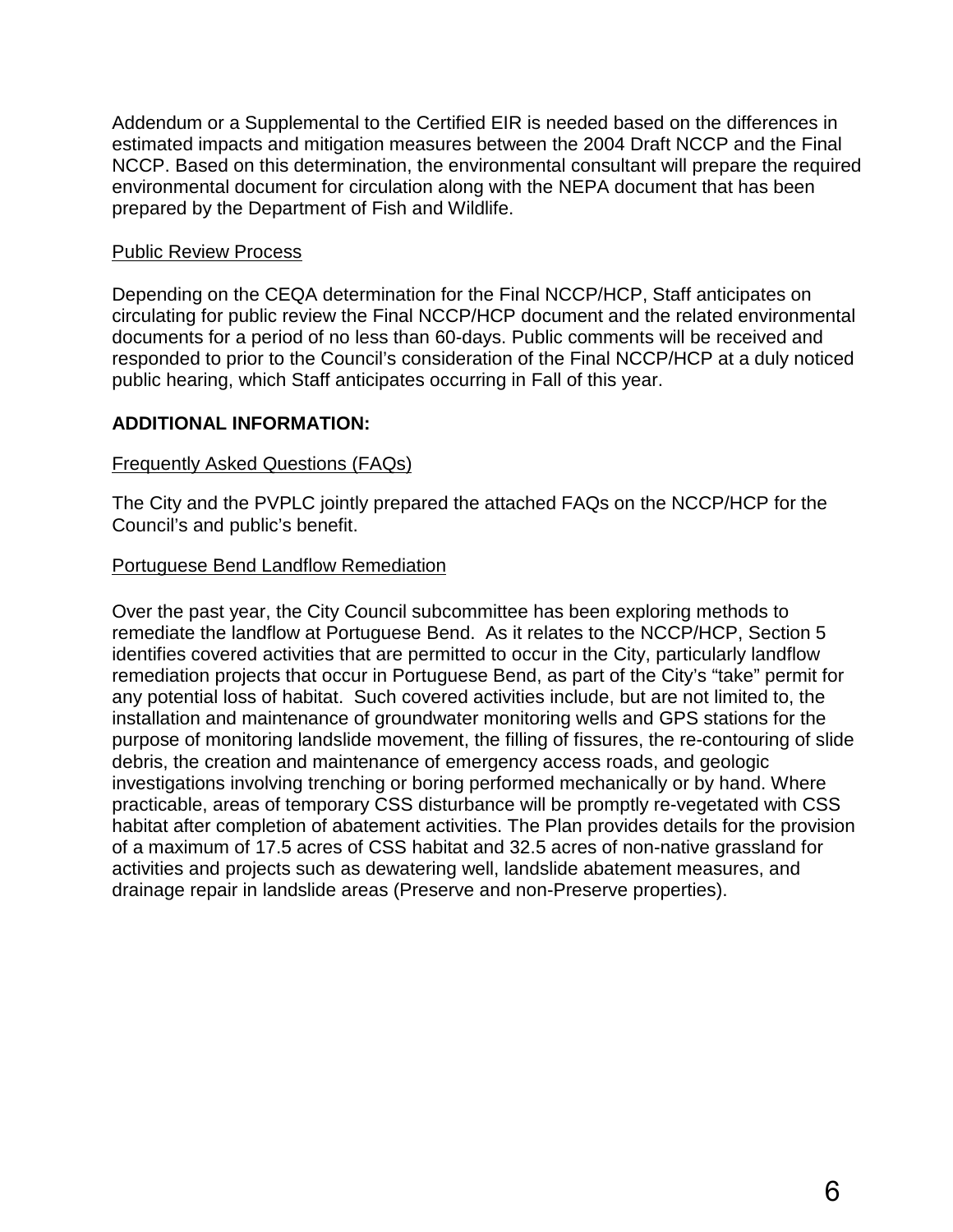## **NCCP FAQ**

#### 1. What is an NCCP?

In California, a Natural Community Conservation Plan (NCCP or Plan) facilitates the area-wide protection and management of natural wildlife diversity, while also permitting compatible and appropriate development and growth. The NCCP is intended to provide comprehensive management and conservation of multiple species, including but not limited to species listed under the California Endangered Species Act (CESA) or Federal Endangered Species Act (ESA). The NCCP Act is intended to support cooperation and coordination among public agencies, landowners, and other interested organizations or individuals.

The NCCP plan area is the City of Rancho Palos Verdes. This includes the Palos Verdes Nature Preserve as well as City properties and private properties that offer habitat value for covered species and which may have projects or operations that would require a permit from state and federal wildlife agencies.

2. What resources does the NCCP conserve? What are "Covered Species"? The Plan identifies specific, at-risk species—and their associated habitats—for protection. In our area, these species include the coastal California gnatcatcher (federally threatened), cactus wren (federally threatened), Palos Verdes blue butterfly (endangered), El Segundo blue butterfly (endangered), and six rare plant species. The California gnatcatcher and cactus wrens rely on coastal sage scrub, cactus scrub, and grassland vegetation communities, which are protected under the Plan.

3. Why is native habitat like coastal sage scrub and cactus important?

If a species is lost, it's lost forever—and the same is essentially true for habitats. Healthy living communities like coastal sage scrub provide natural benefits from filtering and purifying air and water, to building soils, stabilizing landscapes, absorbing carbon dioxide, buffering against floods and high winds, and in various other ways contributing to human well-being. Coastal sage and cactus habitats are also necessary for the survival of the covered species.

#### 4. What is "take"?

"Take," as defined by the Endangered Species Act (ESA), means "to harass, harm, pursue, hunt, shoot, wound, kill, trap, capture, or collect" a protected species, "or to attempt to engage in any such conduct." Harm is defined as "any act that kills or injures the species, including significant habitat modification or degradation where it actually kills or injures wildlife by significantly impairing essential behavioral patterns, including breeding, feeding, or sheltering" (50 CFR 17.3).

At the state level, take is defined under the California Fish and Game Code (more narrowly than under ESA) as any action or attempt to "hunt, pursue, catch, capture, or kill" a protected species.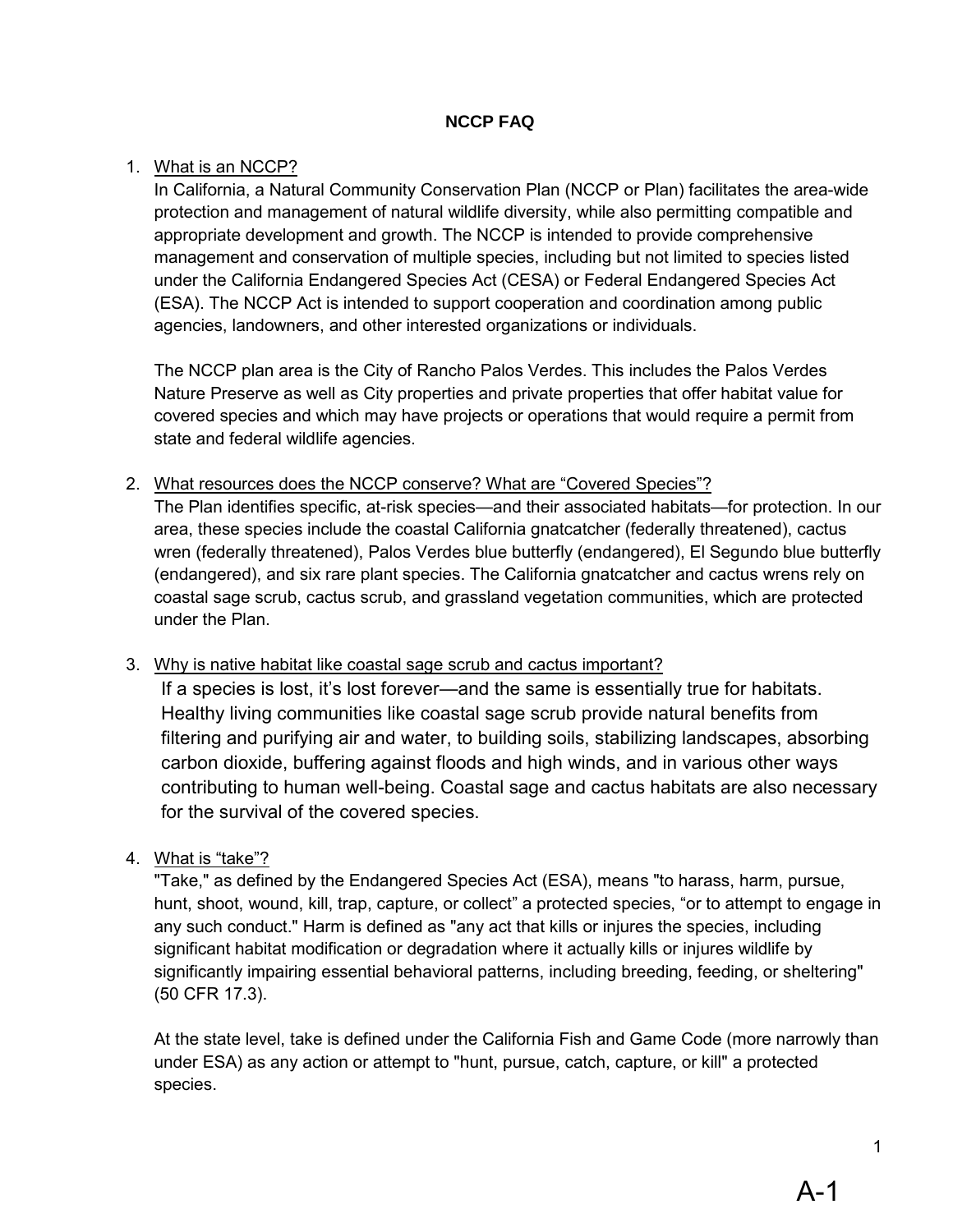"Take" also applies to direct and indirect impacts to endangered species or their habitat, which has the potential to reduce their ability to breed, nest, or forage.

## 5. Who participates in the NCCP agreement? Summary of roles and responsibilities.

The City of Rancho Palos Verdes has developed an NCCP/HCP Plan that will encompass the entire City, in coordination with the California Department of Fish and Wildlife (CDFW, formerly California Department of Fish and Game), and the U.S. Fish and Wildlife Service (USFWS), hereafter collectively referred to as the "Wildlife Agencies." The Palos Verdes Peninsula Land Conservancy is the designated Habitat Manager, who will assist the City with executing projects in accordance with conservation goals of the NCCP and to monitor and report on the progress of the Plan's implementation.

The City is the permit holder, designated by the Wildlife Agencies to conduct specific projects and activities in threatened and endangered wildlife habitat. The City and PVPLC work together to implement projects under conservation guidelines. PVPLC helps the City streamline their project process to ensure that impacts to covered species and native habitat are minimized. PVPLC also helps the City fulfill its obligations to receive the take permit, including mitigation, invasive plant removal, and monitoring.

## 6. What is the benefit to the City of having this NCCP in place?

The execution of the NCCP agreement triggers state and federal take authorizations for Covered Species that permit the City and private landowners to execute approved projects and compatible uses of the land. The NCCP offers a streamlined permitting process for planned development, infrastructure, and maintenance activities. Applications for endangered species "take" permits can occur in tandem with other building permits because the Plan allows the City to grant endangered species take permits to projects and activities under their jurisdiction. This eliminates the need for the City or it's agents to acquire special permits, conduct separate Environmental Impact Reviews (EIRs) for each project, and execute individual mitigation projects to offset each project, effectively eliminating the need to structure separate HCPs for each desired project. This provides a great cost savings for the City to implement their projects and activities in the Preserve occupied by federally protected species.

Importantly, the Plan benefits the environment by protecting, enhancing, and restoring natural resources of the peninsula and contributing to the recovery of threatened and endangered species. Instead of evaluating and permitting projects and activities individually, which can result in piecemeal and disjointed conservation efforts, the Plan enables evaluation of natural resource impacts and mitigation requirements comprehensively. This holistic, multi-species approach is more efficient and effective for at-risk species and their habitats. At full plan implementation, the Preserve will protect about 1400 acres for the benefit of covered species, natural communities, biological diversity, and ecosystem function.

Without this NCCP in place, the City would be required to seek special permits for each project they want to conduct. This would require significant staff time, biological monitoring and

2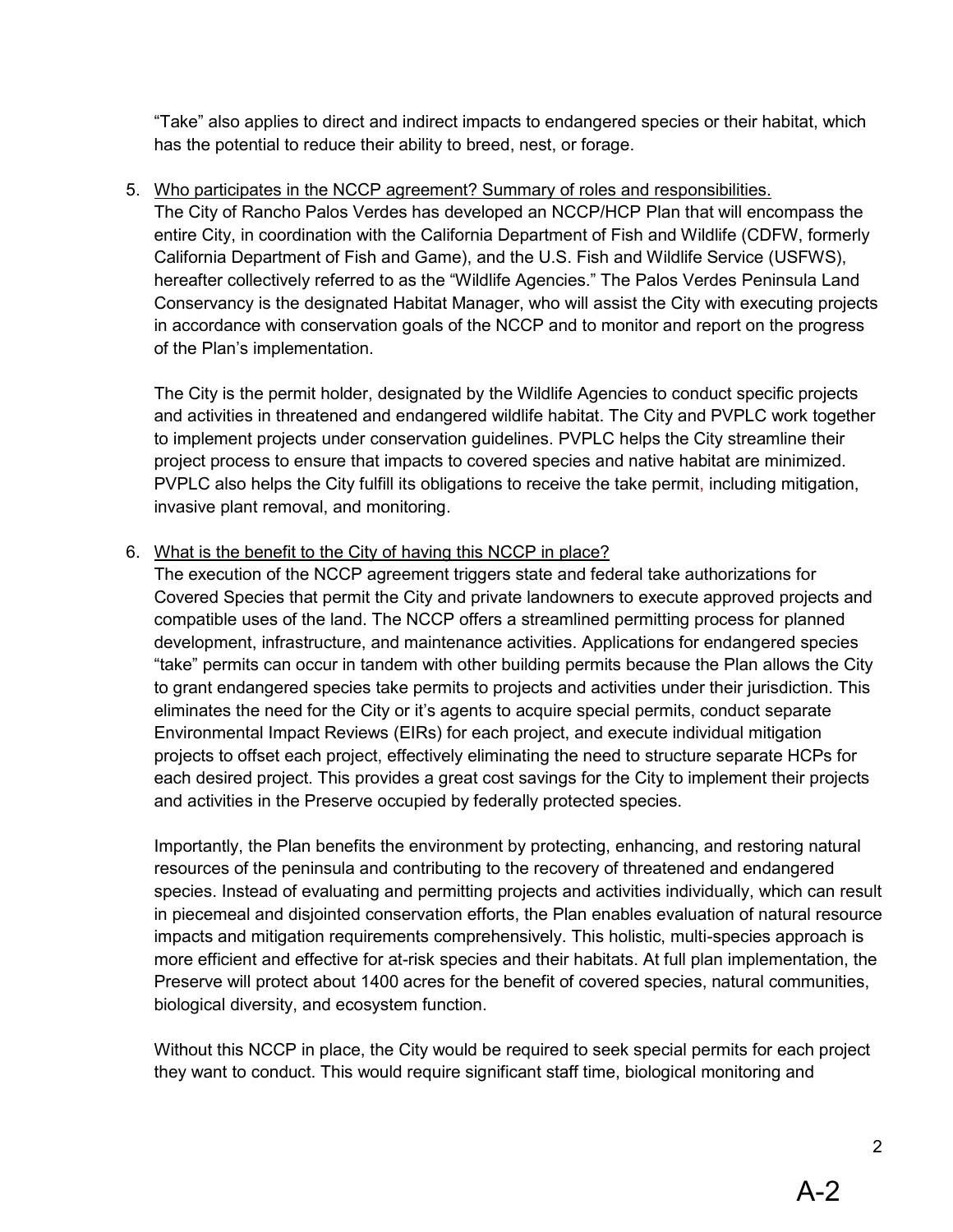oversight for each individual project. There is a significantly higher estimated annual cost for mitigating project impacts and management activities without the NCCP.

7. What would be required for the City to implement projects in the Preserve if there wasn't an NCCP permit in place?

The presence of biological resources on proposed project sites has the potential to lengthen project development timelines and increase project development and mitigation costs. Conventional project-by-project permitting involving federal or state listed species would require consultation with the USFWS under ESA Section 7 or development of a project-specific HCP under ESA Section 10 and/or CESA Section 2080.1 or Section 2081 permitting processes for state listed species. Project permitting under a regional multi-species HCP/NCCP (ESA Section 10 and CESA Section 2835) provides a means to streamline these permitting processes by allowing local jurisdictions to extend their incidental take authority to individual development projects and research has shown that comprehensive approaches to habitat conservation planning through HCPs has provided economic benefits to projects through reduced uncertainty, time delays and compliance costs (Economic and Planning Systems, Inc. 2014).

The conventional project-by-project permitting process is typically characterized by:

- Numerous review cycles with multiple agencies
- Potentially lengthy and uncertain approval process
- Higher costs for project proponents
- Project proponent required to identify and provide necessary mitigation; Results in piecemeal, often ineffective mitigation
- For projects involving impacts to federally listed species, Section 7 would require federal nexus; without a federal nexus, a project-specific Section 10 HCP would need to be developed
- Project proponent responsible for maintenance and monitoring of mitigation lands
- 8. What types of projects and activities are permitted?

Projects are well-defined actions that occur once in a discrete location (e.g., Altamira Canyon drainage improvements). By contrast, activities are actions that occur repeatedly in one or more locations (e.g., vegetation management of brush clearance zones and trail maintenance). Together, these activities and projects are the covered activities for which endangered species permits from the Wildlife Agencies will be obtained. Covered activities under the Plan include all types of private development and public projects so long as certain criteria are met.

All covered activities must comply with the relevant conditions on covered activities described in the Plan to avoid or minimize impacts on covered species and natural communities.

9. What if the City has additional project needs beyond those conceptualized in this 50-year plan? The NCCP provides guidance to accommodate Minor and Major Amendments to the permit should they arise in the remaining 40 years of this 50-year plan. Minor Amendments include Preserve boundary adjustments that offer equivalent exchange of biological land value, correction of maps or exhibits, and minor changes to survey, monitoring or reporting protocols.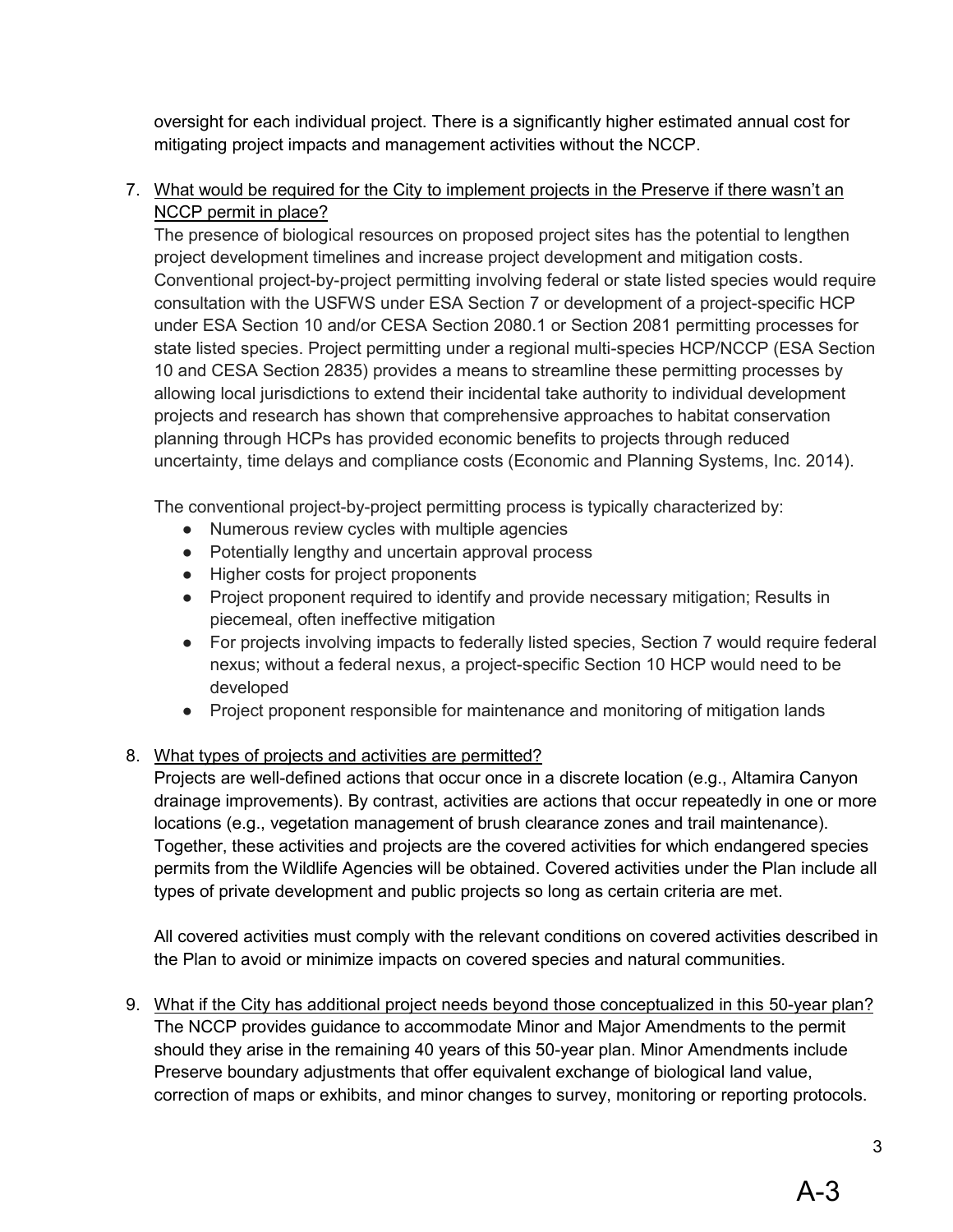A new project not defined in the Plan that results in additional coverage needed under the permit would require a major amendment. Major Amendments include, but are not limited to, changes to the Plan that result in a higher level of take, greater or different impacts to the Covered Species and their habitats or to the environment generally, than were analyzed in the NEPA and CEQA documents prepared for the Plan as approved and by the Wildlife Agencies. Examples of potential Major Amendments include an increase in habitat impacts from any Covered Activity described in the plan, major changes to the Preserve design or reconfiguration that results in decrease of acreage or habitat quality.

- 10. How are projects managed to reduce impacts? Avoidance and minimization measures will be enforceable conditions in all permits, operations, and authorizations to proceed with the Covered Projects and Activities. The nineteen measures include considerations and actions such as biological surveys, monitoring, erosion control plans, noise and light abatement, provisions for topsoil stockpile placement locations, dust control, etc.
- 11. How are trails managed under the NCCP? Will the plan change anything? The Preserve trail network was designed by community members in the form of a Public Use Master Plan, subsequently approved by the City and the Wildlife Agencies. Trails are managed by the City and the PVPLC. The Plan provides guidelines for trail use considerations and long term management.

#### 12. Will landslide abatement measures be accommodated under the plan?

The Wildlife Agencies have approved in the Plan with the inclusion of landslide abatement projects, as a component of the City's permitted "take." When and where required, landslide abatement activities within the Preserve and throughout the City are sometimes necessary by the City or other public agencies to safeguard existing roads, trails and drainage systems. Such activities include, but are not limited to, the installation and maintenance of groundwater monitoring wells and GPS stations for the purpose of monitoring landslide movement, the filling of fissures, the re-contouring of slide debris, the creation and maintenance of emergency access roads, and geologic investigations involving trenching or boring performed mechanically or by hand. Where practicable, areas of temporary CSS disturbance will be promptly revegetated with CSS habitat after completion of abatement activities. The Plan provides details for the provision of a maximum of 17.5 acres of CSS habitat and 32.5 acres of non-native grassland for activities and projects such as dewatering well, landslide abatement measures, and drainage repair in landslide areas.

#### 13. What happens after the permit term is over?

The Plan permit term is 50 years, although lands conserved under the Plan will be permanently protected through the conservation easements. The Palos Verdes Nature Preserve will protect an estimated 1400 acres for the benefit of covered species, natural communities, biological diversity, and ecosystem function in perpetuity through regular (at least annual) monitoring of the properties to ensure properties remain in compliance with the terms of the conservation easements.